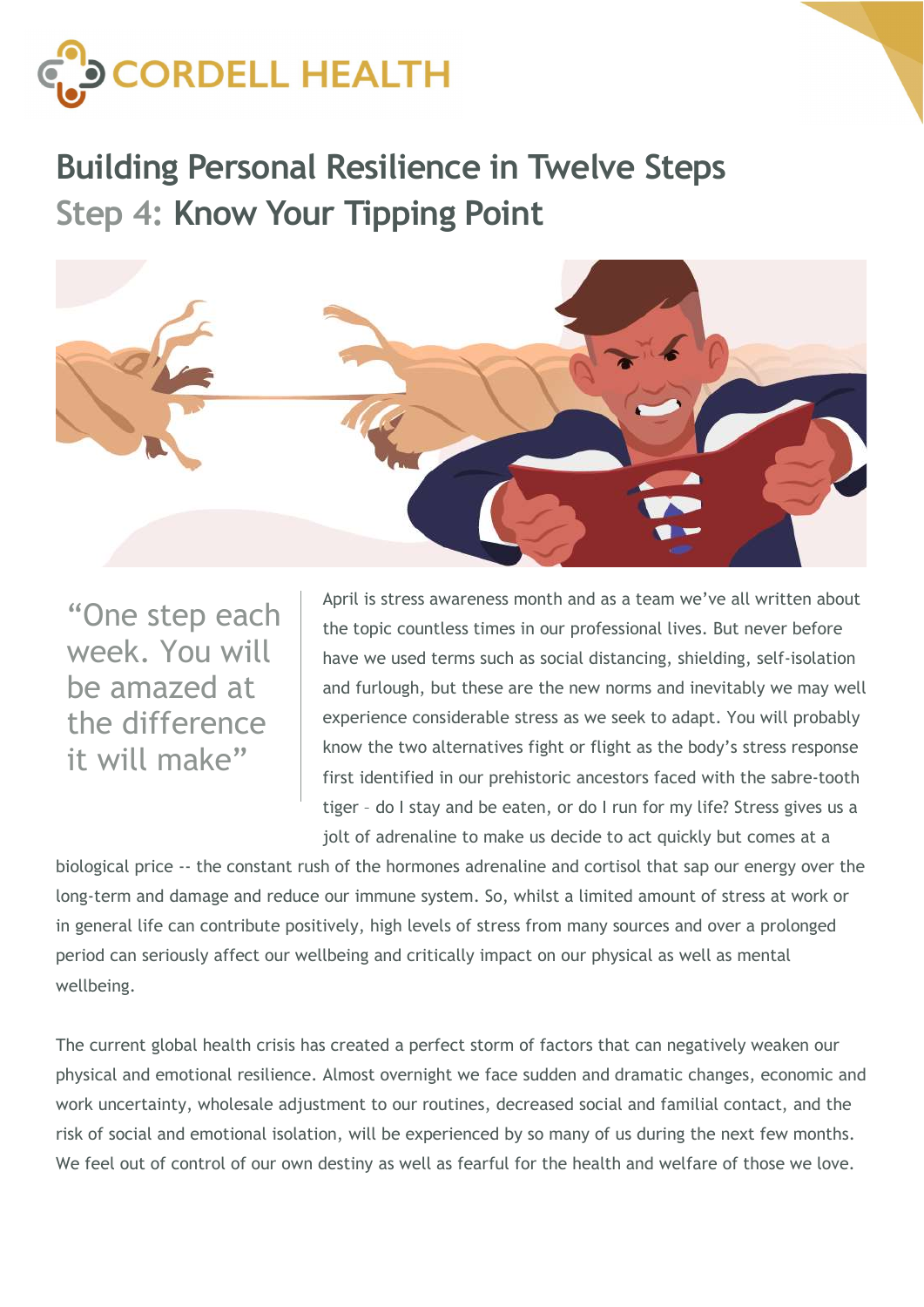

It is in the toughest of times that our need for resilience is greatest, of course, but it is also true that we can and do find coping resources deep within us that can see us through. What we do need to do, however, is look out for the "warning signs" or "tipping point" in ourselves and in those we know to ensure that we manage stress to build our personal resilience.

For each of us those warning signs and our "tipping point" will be different. So, it is important to think about the signs or symptoms that indicate that you or those around you are reaching your limits. Know your personal tipping point and read those signs – just as you would read the warning signs on your car dashboard.

Perhaps the signs are physical --- tiredness, headaches, aches & pains or an upset stomach. You may find it harder to sleep at night, or become irritable, aggressive, impatient and snappy, being tearful, unable to concentrate. Relationships may seem to be on edge and mood swings seem to be too frequent and too extreme.

Knowing the thing/s that cause us stress is the first step in confronting and managing them. These can then be nipped in the bud before they become major problems. What we want to avoid is bad coping habits developing such as drinking too much caffeine or alcohol, skipping meals or not getting any physical activity.

How you "nip things in the bud" is up to you. Self-help books abound, recommending everything from aromatherapy to a good walk, from mindfulness to dancing or singing, from talking things through with someone to quiet time alone. We all have different ways in which we can respond. The key is to spot your tipping point and then take whatever preventative action you can to ensure it does not lead to illhealth and burnout.

This week take a moment to focus on the things that make you feel stressed, factors that give rise to some of the negative feelings/symptoms we touched on earlier. If you know that you, or those around you, are about to go through a potentially very stressful time then think through now what actions you can take to lessen the risk and minimise the damage. You will feel more in control both because you are more aware of the tipping point ahead, and because you have thought of some ways to respond.

Write down the potential stress tipping points in one column. Alongside in the next column write down the actions you could take to prevent or reduce the risk of stress.